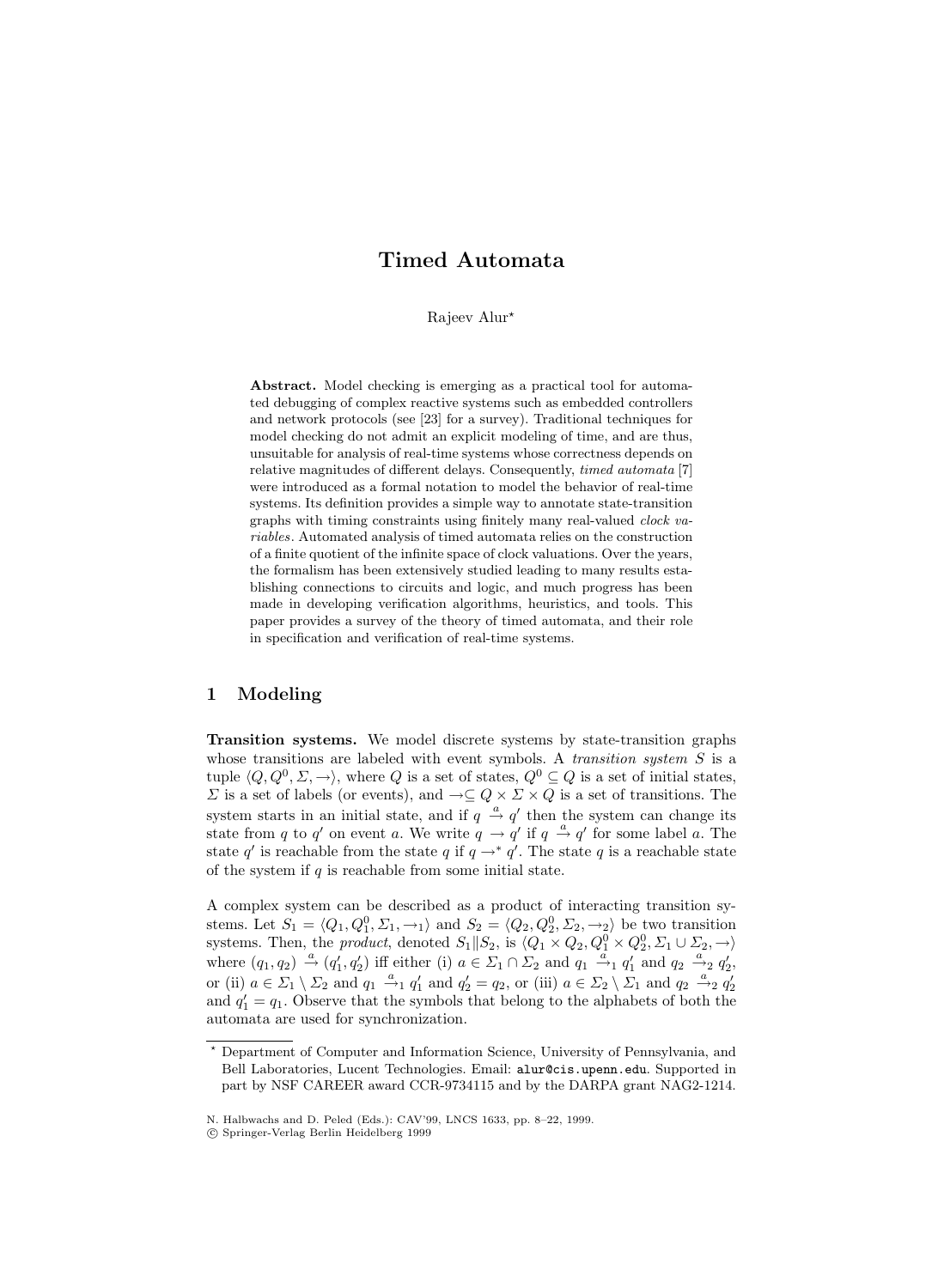**Transition systems with timing constraints.** To express system behaviors with timing constraints, we consider finite graphs augmented with a finite set of (real-valued) clocks. The vertices of the graph are called locations, and edges are called switches. While switches are instantaneous, time can elapse in a location. A clock can be reset to zero simultaneously with any switch. At any instant, the reading of a clock equals the time elapsed since the last time it was reset. With each switch we associate a clock constraint, and require that the switch may be taken only if the current values of the clocks satisfy this constraint. With each location we associate a clock constraint called its invariant, and require that time can elapse in a location only as long as its invariant stays true. Before we define the timed automata formally, let us consider a simple example.



**Fig. 1.** A timed automaton with 2 clocks

Consider the timed automaton of Figure 1 with two clocks. The clock  $x$  gets set to 0 each time the system switches from  $s_0$  to  $s_1$  on symbol a. The invariant  $(x < 1)$  associated with the locations  $s_1$  and  $s_2$  ensures that c-labeled switch from  $s_2$  to  $s_3$  happens within time 1 of the preceding a. Resetting another independent clock y together with the b-labeled switch from  $s_1$  to  $s_2$  and checking its value on the d-labeled switch from  $s_3$  to  $s_0$  ensures that the delay between b and the following  $d$  is always greater than 2. Notice that in the above example, to constrain the delay between a and c and between b and d the system does not put any explicit bounds on the time difference between a and the following b, or  $c$  and the following  $d$ . This is an important advantage of having multiple clocks which can be set independently of one another.

**Clock constraints and clock interpretations.** To define timed automata formally, we need to say what type of clock constraints are allowed as invariants and enabling conditions. For a set X of clocks, the set  $\Phi(X)$  of *clock constraints*  $\varphi$  is defined by the grammar

$$
\varphi := x \leq c \mid c \leq x \mid x < c \mid c < x \mid \varphi_1 \wedge \varphi_2,
$$

where x is a clock in X and c is a constant in Q. A clock interpretation  $\nu$  for a set X of clocks assigns a real value to each clock; that is, it is a mapping from  $X$  to the set IR of nonnegative reals. For  $\delta \in \mathbb{R}$ ,  $\nu + \delta$  denotes the clock interpretation which maps every clock x to the value  $\nu(x) + \delta$ . For  $Y \subseteq X$ ,  $\nu[Y := 0]$  denotes the clock interpretation for X which assigns 0 to each  $x \in Y$ , and agrees with  $\nu$ over the rest of the clocks.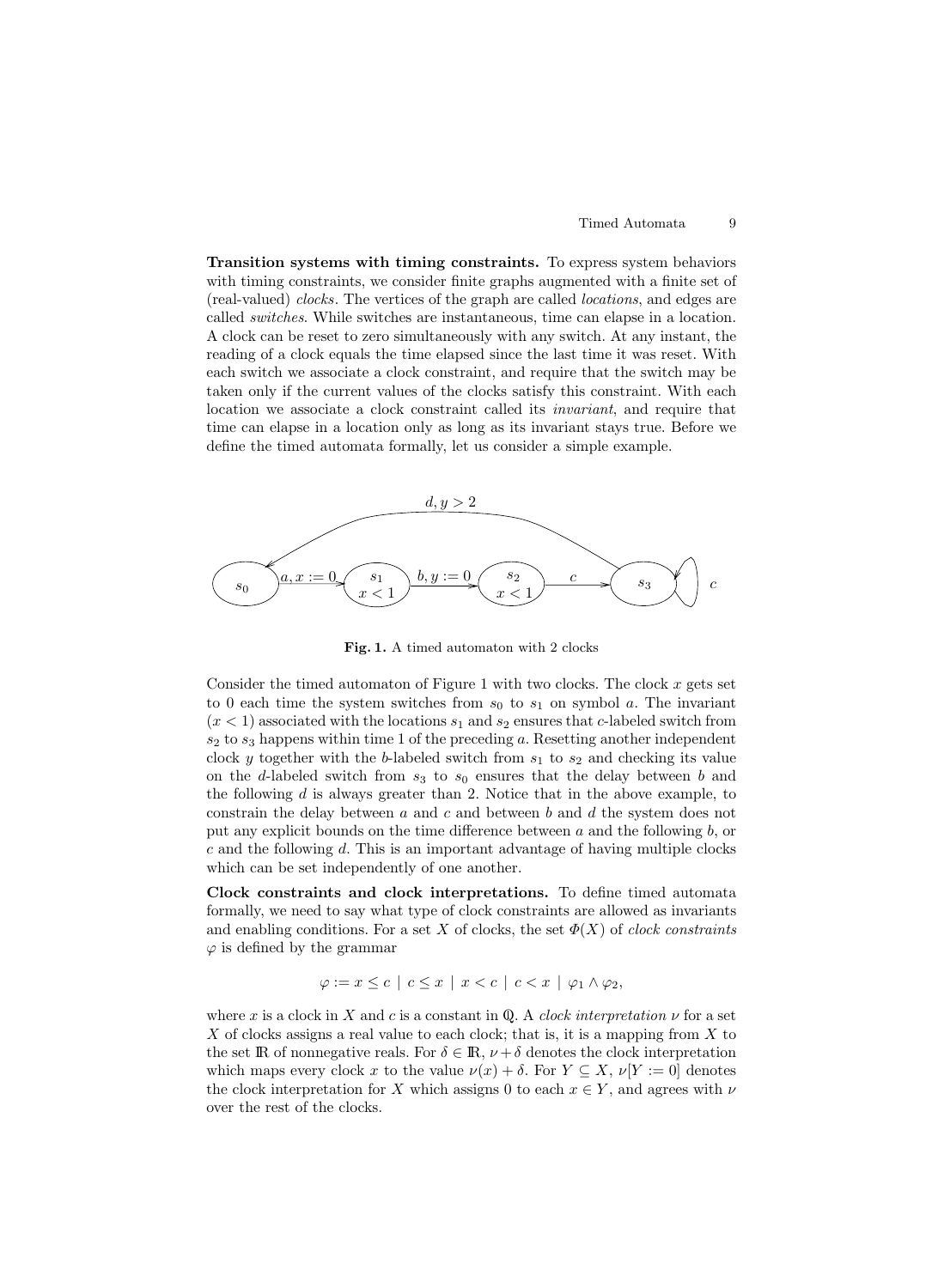**Syntax and semantics.** A timed automaton A is a tuple  $\langle L, L^0, \Sigma, X, I, E \rangle$ , where

- **–** L is a finite set of locations,
- $− L<sup>0</sup> ⊂ L$  is a set of initial locations,
- $\Sigma$  is a finite set of labels,
- **–** X is a finite set of clocks,
- **–** I is a mapping that labels each location s with some clock constraint in  $\Phi(X)$ , and
- $E \subseteq L \times \Sigma \times 2^X \times \Phi(X) \times L$  is a set of switches. A switch  $\langle s, a, \varphi, \lambda, s' \rangle$ represents an edge from location s to location s' on symbol a.  $\varphi$  is a clock constraint over  $X$  that specifies when the switch is enabled, and the set  $\lambda \subseteq X$  gives the clocks to be reset with this switch.

The semantics of a timed automaton  $A$  is defined by associating a transition system  $S_A$  with it. A state of  $S_A$  is a pair  $(s, \nu)$  such that s is a location of A and  $\nu$  is a clock interpretation for X such that  $\nu$  satisfies the invariant  $I(s)$ . The set of all states of A is denoted  $Q_A$ . A state  $(s, \nu)$  is an initial state if s is an initial location of A and  $\nu(x) = 0$  for all clocks x. There are two types of transitions in  $S_A$ :

**Elapse of time:** for a state  $(s, \nu)$  and a real-valued time increment  $\delta \geq 0$ ,  $(s, \nu) \stackrel{\delta}{\rightarrow} (s, \nu + \delta)$  if for all  $0 \leq \delta' \leq \delta$ ,  $\nu + \delta'$  satisfies the invariant  $I(s)$ .

**Location switch:** for a state  $(s, \nu)$  and a switch  $\langle s, a, \varphi, \lambda, s' \rangle$  such that  $\nu$ satisfies  $\varphi, (s, \nu) \stackrel{a}{\rightarrow} (s', \nu[\lambda := 0]).$ 

Thus,  $S_A$  is a transition system with label-set  $\Sigma \cup \mathbb{R}$ . For instance, for the timed automaton of Figure 1, the state-space of the associated transition system is  ${s_0, s_1, s_2, s_3} \times \mathbb{R}^2$ , the label-set is  ${a, b, c, d} \cup \mathbb{R}$ , and sample transitions are

$$
(s_0, 0, 0) \stackrel{1.2}{\rightarrow} (s_0, 1.2, 1.2) \stackrel{a}{\rightarrow} (s_1, 0, 1.2) \stackrel{0.7}{\rightarrow} (s_1, 0.7, 1.9) \stackrel{b}{\rightarrow} (s_2, 0.7, 0)
$$

Note the time-additivity property: if  $q \stackrel{\delta}{\rightarrow} q'$  and  $q' \stackrel{\epsilon}{\rightarrow} q''$  then  $q \stackrel{\delta+\epsilon}{\rightarrow} q''$ .

Remark 1 (Nonzenoness). We have omitted requirements on the definition necessary for executability. First, when the invariant of a location is violated, some outgoing edge must be enabled. Second, from every reachable state, the automaton should admit the possibility of time to diverge. For example, the automaton should not enforce infinitely many events in a finite interval of time. Automata satisfying this operational requirement are called *nonZeno*. The interested reader is referred to [1,29,11].  $\blacksquare$ 

**Product construction.** We proceed to define a product construction for timed automata so that a complex system can be defined as a product of component systems. Let  $A_1 = \langle L_1, L_1^0, \Sigma_1, X_1, I_1, E_1 \rangle$  and  $A_2 = \langle L_2, L_2^0, \Sigma_2, X_2, I_2, E_2 \rangle$  be two timed automata. Assume that the clock sets  $X_1$  and  $X_2$  are disjoint. Then, the product automaton  $A_1 || A_2$  is  $\langle L_1 \times L_2, L_1^0 \times L_2^0, \Sigma_1 \cup \Sigma_2, X_1 \cup X_2, I, E \rangle$ , where  $I(s_1, s_2) = I(s_1) \wedge I(s_2)$  and the switches are defined by: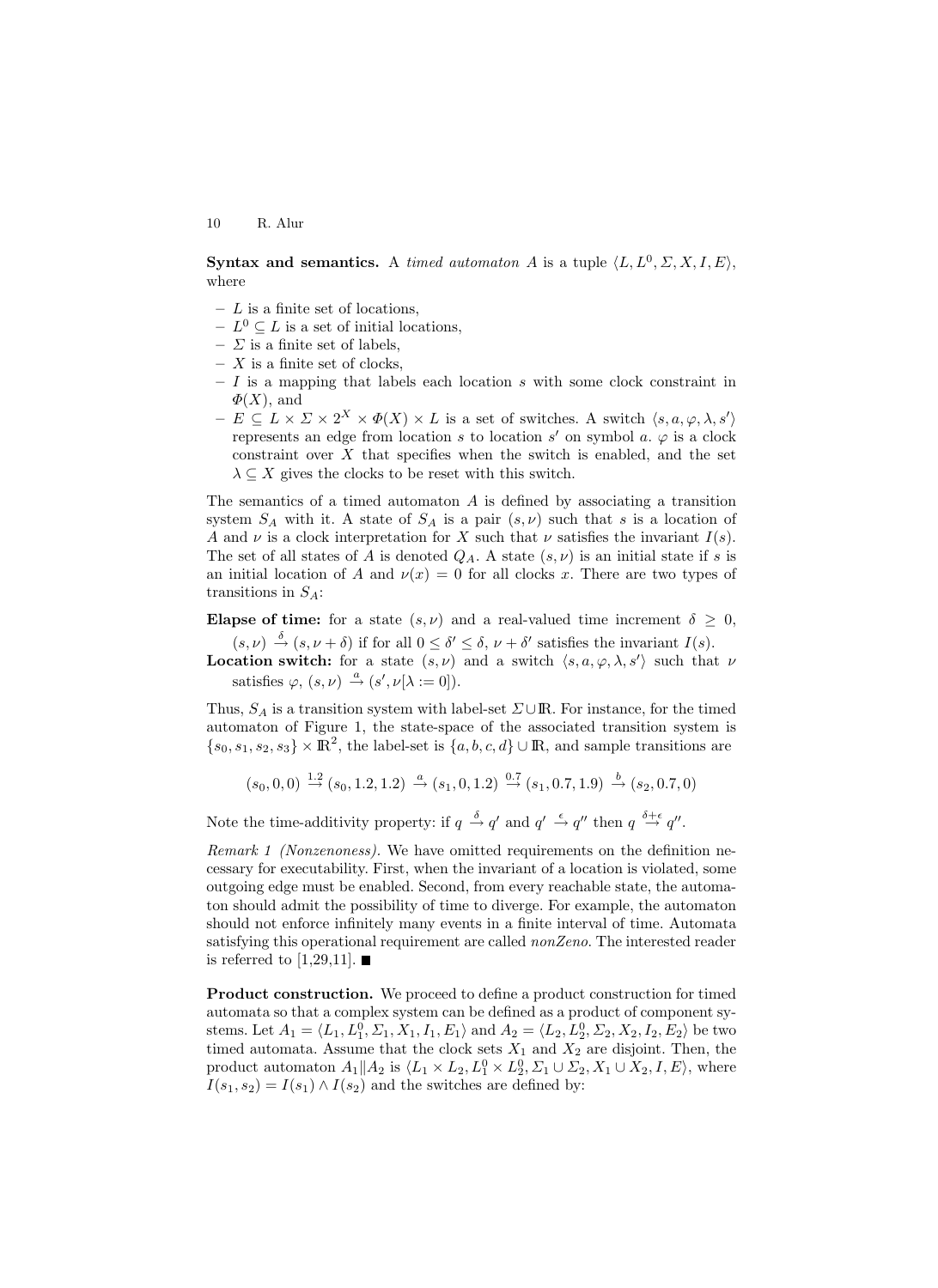- 1. for  $a \in \Sigma_1 \cap \Sigma_2$ , for every  $\langle s_1, a, \varphi_1, \lambda_1, s_1' \rangle$  in  $E_1$  and  $\langle s_2, a, \varphi_2, \lambda_2, s_2' \rangle$  in  $E_2$ , E has  $\langle (s_1, s_2), a, \varphi_1 \wedge \varphi_2, \lambda_1 \cup \lambda_2, (s_1', s_2') \rangle$ .
- 2. for  $a \in \Sigma_1 \setminus \Sigma_2$ , for every  $\langle s, a, \varphi, \lambda, s' \rangle$  in  $E_1$  and every t in  $L_2$ , E has  $\langle (s,t), a, \varphi, \lambda, (s',t) \rangle.$
- 3. for  $a \in \Sigma_2 \setminus \Sigma_1$ , for every  $\langle s, a, \varphi, \lambda, s' \rangle$  in  $E_2$  and every t in  $L_1$ , E has  $\langle (t, s), a, \varphi, \lambda, (t, s') \rangle.$

Thus, locations of the product are pairs of component-locations, and the invariant of a compound location is the conjunction of the invariants of the component locations. The switches are obtained by synchronizing the switches with identical labels.

**Train-Gate Controller Example.** We consider an example of an automatic controller that opens and closes a gate at a railroad crossing. The system is composed of three components: TRAIN, GATE and CONTROLLER as shown in Figure 2. The safety correctness requirement for the system is that whenever the train is inside the gate, the gate should be closed. This corresponds to establishing that in every reachable state, if the location of TRAIN is  $s_2$  then the location of GATE should be  $t_2$ . Observe that such a location is reachable in the product graph. For example, there is an edge from the initial location  $(s_0, t_0, u_0)$ to  $(s_1, t_0, u_1)$ , and from  $(s_1, t_0, u_1)$  to  $(s_2, t_0, u_1)$ , corresponding to the scenario in which the event approach is immediately followed by the event in. This is because our product is simply a syntactic operation that annotates product locations with conjunctions of invariants, and product edges with conjunctions of enabling conditions, without any analysis. If we consider the timing information, we can establish that the event approach cannot be immediately followed by the event in: in the location  $(s_1, t_0, u_1)$  both clocks x and z have the same value, and hence the event *lower* with guard  $z = 1$  is guaranteed to precede the event in with guard  $x > 2$ . The computational problem in timing verification is to make such deductions by analyzing the timing constraints.

Remark 2 (Compositionality). For communication between system components, many competing alternatives to the definition used in this paper exist. The choice of synchronization primitives is somewhat orthogonal to the problem of analysis of timing constraints, and the algorithmic techniques for timed automata can be applied to other models. To model open real-time systems (i.e. those interacting with the environment), one needs to make a distinction between which events are controlled by the system and which events are controlled by the environment. Such a compositional framework provides foundations to decompose the analysis problem into simpler problems [44,11,43]. Issues pertaining to the impact of timing on synchronization are studied in [19].  $\blacksquare$ 

#### **2 Reachability Analysis**

A location s of the timed automaton A is said to be reachable if some state q with location component s is a reachable state of the transition system  $S_A$ . The input to the reachability problem consists of a timed automaton  $A$  and a set  $L^F \subseteq L$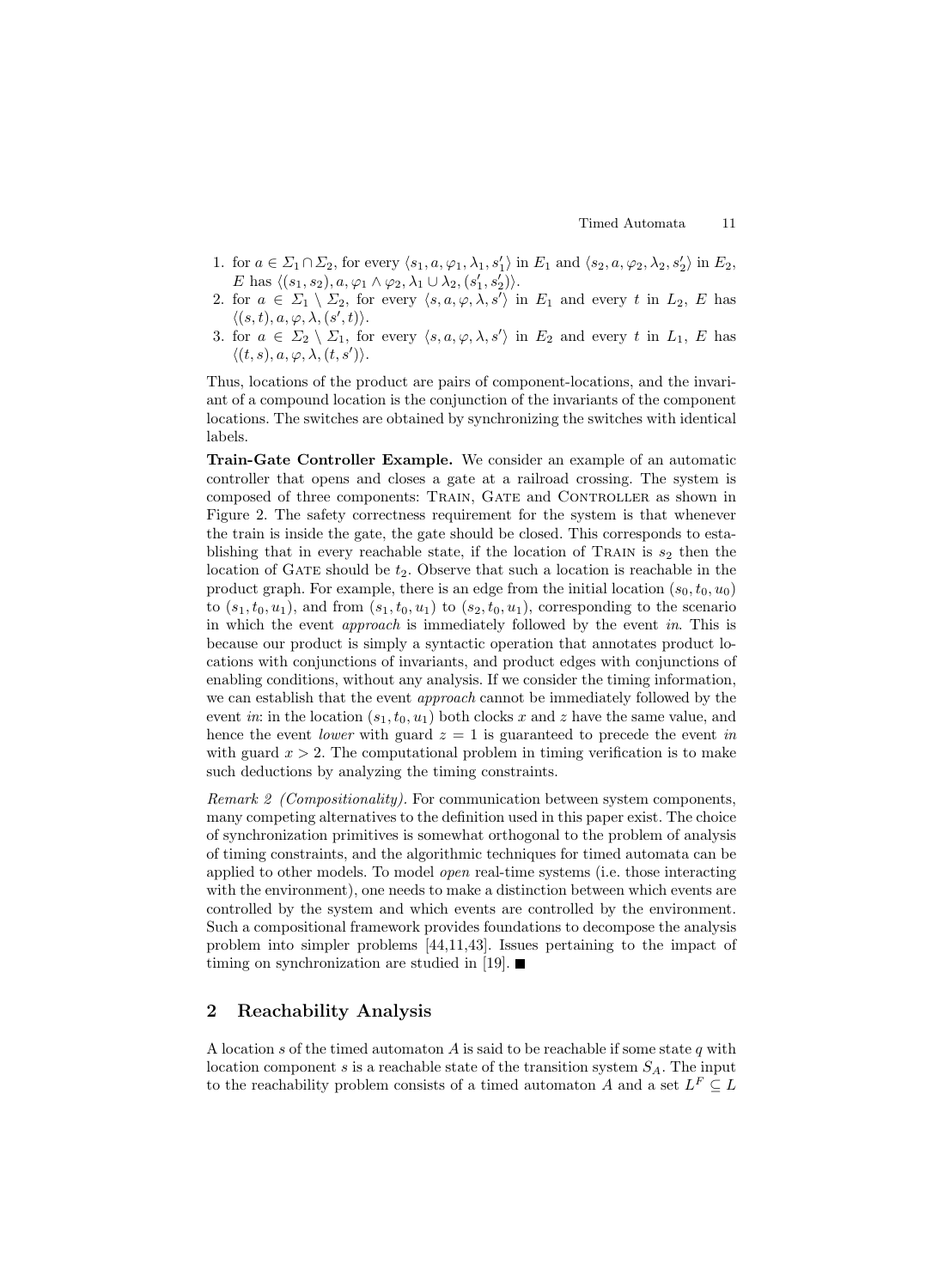

**Fig. 2.** Train-gate controller

of target locations of A. The reachability problem is to determine whether or not some target location is reachable. Verification of safety requirements of realtime systems can be formulated as reachability problems for timed automata, as illustrated in the train-gate example. Since the transition system  $S_A$  of a timed automaton is infinite, our solution to the reachability problem involves construction of finite quotients.

**Time-abstract transition system.** The transition system  $S_A$  of a timed automaton A has infinitely many states and infinitely many symbols. As a first step, we define another transition system, called the time-abstract transition system and denoted  $U_A$ , whose transitions are labeled only with the symbols in  $\Sigma$ by hiding the labels denoting the time increments. The state-space of  $U_A$  equals the state-space  $Q_A$  of  $S_A$ . The set of initial states of  $U_A$  equals the set of initial states of  $S_A$ . The set of labels of  $U_A$  equals the set  $\Sigma$  of labels of A. The transition relation of  $U_A$  is the relation  $\Rightarrow$ : for states q and q' and a label  $a, q \stackrel{a}{\Rightarrow} q'$ iff there exists a state q'' and a time value  $\delta \in \mathbb{R}$  such that  $q \stackrel{\delta}{\to} q'' \stackrel{a}{\to} q'$  holds in the transition system  $S_A$ . In the reachability problem for timed automata, we wish to determine reachability of target locations. It follows that to solve reachability problems, we can consider the time-abstract transition system  $U_A$ instead of  $S_A$ .

**Stable quotients.** While the time-abstract transition system  $U_A$  has only finitely many labels, it still has infinitely many states. To address this problem, we consider equivalence relations over the state-space  $Q_A$ . An equivalence relation ~ over the state-space  $Q_A$  is said to be *stable* iff whenever  $q \sim u$  and  $q \stackrel{a}{\Rightarrow} q'$ , there exists a state u' such that  $u \stackrel{a}{\Rightarrow} u'$  and  $q' \sim u'$ . The quotient of  $\hat{U}_A$  with respect to a stable partition  $\sim$  is the transition system  $[U_A]_{\sim}$ : states of  $[U_A]_{\sim}$  are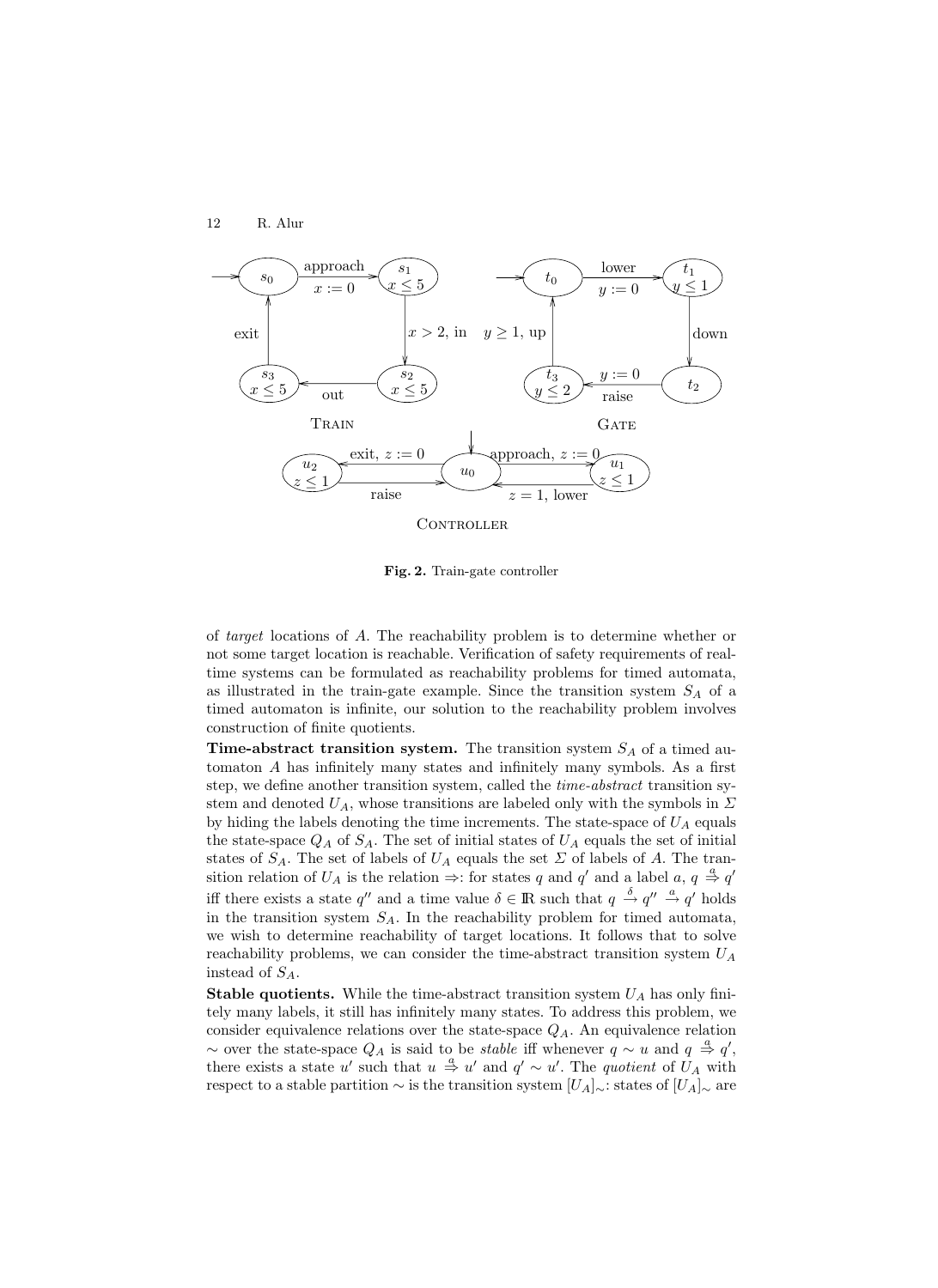the equivalence classes of  $\sim$ , an equivalence class π is an initial state of  $[U_A]_{\sim}$  if π contains an initial state of  $U_A$ , the set of labels is  $\Sigma$ , and  $[U_A]_{\sim}$  contains an a-labeled transition from the equivalence class  $\pi$  to the class  $\pi'$  if for some  $q \in \pi$ and  $q' \in \pi'$ ,  $q \stackrel{a}{\Rightarrow} q'$  holds in  $U_A$ .

To reduce the reachability problem  $(A, L^F)$  to a reachability problem over the quotient with respect to ∼, we need to ensure, apart from stability, that ∼ does not equate target states with non-target states. An equivalence relation  $\sim$  is said to be L<sup>F</sup>-sensitive, for a set  $L^F \subseteq L$  of target locations, if whenever  $(s, \nu) \sim (s', \nu')$ , either both s and s' belong to  $L^F$ , or both s and s' do not belong to  $L^F$ . Consequently, to solve the reachability problem  $(A, L^F)$ , we search for an equivalence relation  $\sim$  that is stable, L<sup>F</sup>-sensitive, and has only finitely many equivalence classes.

**Region equivalence.** We define an equivalence relation on the state-space of an automaton that equates two states with the same location if they agree on the integral parts of all clock values and on the ordering of the fractional parts of all clock values. The integral parts of the clock values are needed to determine whether or not a particular clock constraint is met, whereas the ordering of the fractional parts is needed to decide which clock will change its integral part first. For example, if two clocks  $x$  and  $y$  are between 0 and 1 in a state, then a transition with clock constraint  $(x = 1)$  can be followed by a transition with clock constraint  $(y = 1)$ , depending on whether or not the current clock values satisfy  $(x < y)$ . The integral parts of clock values can get arbitrarily large. But if a clock  $x$  is never compared with a constant greater than  $c$ , then its actual value, once it exceeds c, is of no consequence in deciding the allowed switches. Here, we are assuming that all clock constraints involve comparisons with integer constants (if the clock constraints involve rational constants, we can multiply each constant by the least common multiple of denominators of all the constants).

Now we formalize this notion. For any  $\delta \in \mathbb{R}$ ,  $f(r(\delta))$  denotes the fractional part of δ, and  $\delta$  denotes the integral part of δ; that is,  $\delta = \delta + fr(\delta)$ . For each clock  $x \in X$ , let  $c_x$  be the largest integer c such that x is compared with c in some clock constraint appearing in an invariant or a guard. The equivalence relation  $\cong$ , called the region equivalence, is defined over the set of all clock interpretations for X. For two clock interpretations  $\nu$  and  $\nu'$ ,  $\nu \cong \nu'$  iff all the following conditions hold:

- 1. For all clocks  $x \in X$ , either  $\lfloor \nu(x) \rfloor$  and  $\lfloor \nu'(x) \rfloor$  are the same, or both  $\nu(x)$ and  $\nu'(x)$  exceed  $c_x$ .
- 2. For all clocks x, y with  $\nu(x) \leq c_x$  and  $\nu(y) \leq c_y$ ,  $fr(\nu(x)) \leq fr(\nu(y))$  iff  $fr(\nu'(x)) \leq fr(\nu'(y)).$
- 3. For all clocks  $x \in X$  with  $\nu(x) \leq c_x$ ,  $fr(\nu(x)) = 0$  iff  $fr(\nu'(x)) = 0$ .

A *clock region* for A is an equivalence class of clock interpretations induced by  $\cong$ . The nature of the equivalence classes can be best understood through an example. Consider a timed transition table with two clocks x and y with  $c_x = 2$ and  $c_y = 1$ . The clock regions are shown in Figure 3. Note that there are only a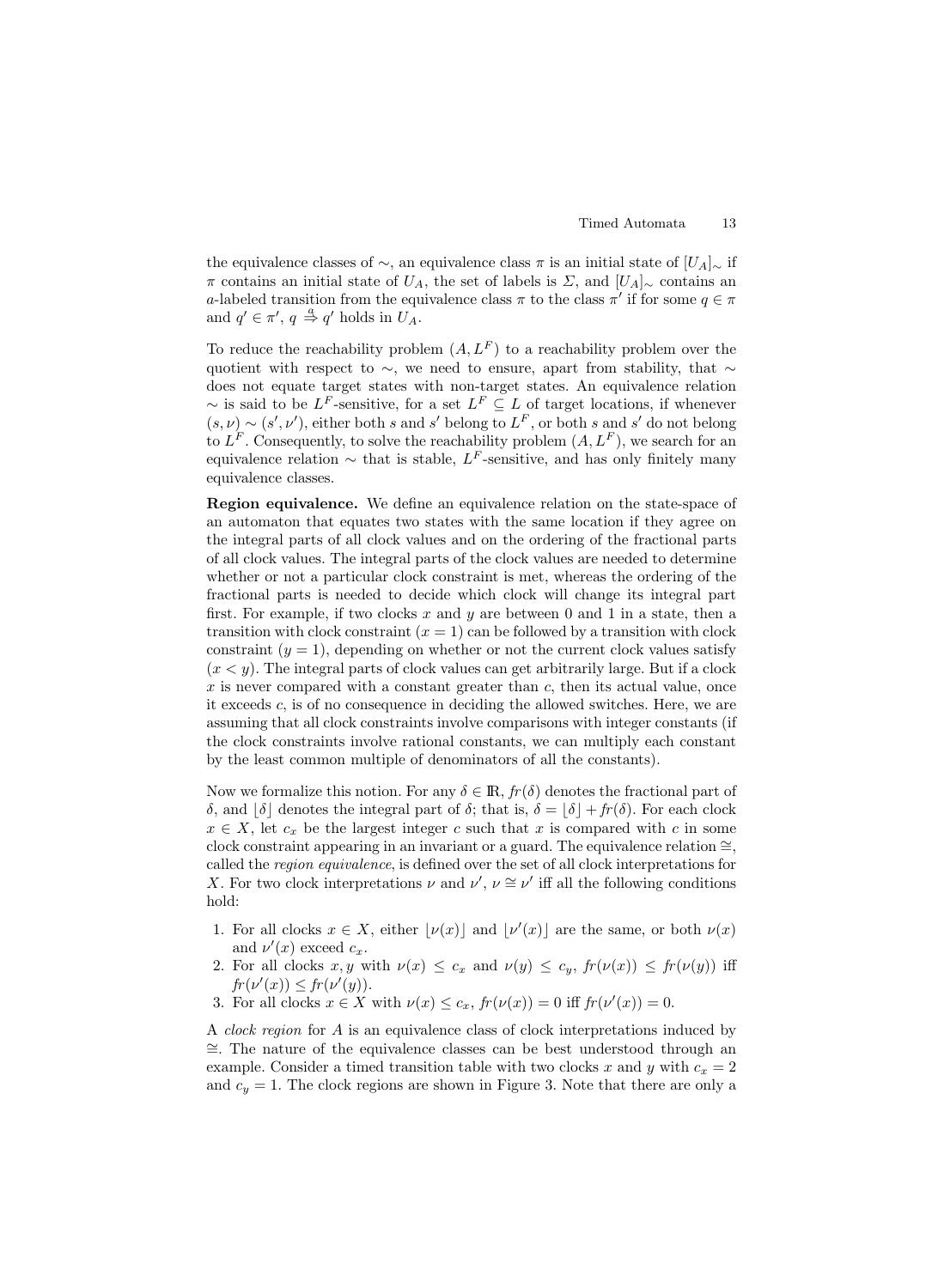finite number of regions, at most  $k! \cdot 2^k \cdot \prod_{x \in X} (2c_x + 2)$ , where k is the number of clocks. Thus, the number of clock regions is exponential in the encoding of the clock constraints.



6 Corner points: e.g.  $[(0,1)]$ 14 Open line segments: e.g.  $[0 < x = y < 1]$ 8 Open regions: e.g.  $[0 < x < y < 1]$ 



**Region automaton.** Region equivalence relation  $\cong$  over the clock interpretations is extended to an equivalence relation over the state-space by requiring equivalent states to have identical locations and region-equivalent clock interpretations:  $(s, \nu) \cong (s', \nu')$  iff  $s = s'$  and  $\nu \cong \nu'$ . The key property of region equivalence is its stability. The quotient  $[U_A]_{\cong}$  of a timed automaton with respect to the region equivalence is called the region automaton of A, and is denoted  $R(A)$ . The number of equivalence classes of ≅ is finite, it is stable, and it is  $L^F$ sensitive irrespective of the choice of the target locations. It follows that to solve the reachability problem  $(A, L<sup>F</sup>)$ , we can search the finite region automaton  $R(A).$ 

**Complexity of reachability.** Reachability can be solved in time linear in the number of vertices and edges of the region automaton, which is linear in the number of locations, exponential in the number of clocks, and exponential in the encoding of the constants. Technically, the reachability problem is Pspacecomplete. In fact, in [24], it is established that both sources of complexity, the number of clocks and the magnitudes of the constants, render Pspace-hardness independently of each other.

Remark 3 (Choice of timing constraints and decidability). The clock constraints in the enabling conditions and invariants of a timed automaton compare clocks with constants. Such constraints allow us to express (constant) lower and upper bounds on delays. For any generalization of the constraints, our analysis technique breaks down. In fact, if we allow constraints of the form  $x = 2y$  (a special case of linear constraints over clocks), then the reachability problem becomes undecidable [7].  $\blacksquare$ 

**Zone automata.** One strategy to improve the region construction is to collapse regions by considering convex unions of clock regions. A *clock zone*  $\varphi$  is a set of clock interpretations described by conjunction of constraints each of which puts a lower or upper bound on a clock or on difference of two clocks. If A has k clocks, then the set  $\varphi$  is a convex set in the k-dimensional euclidean space.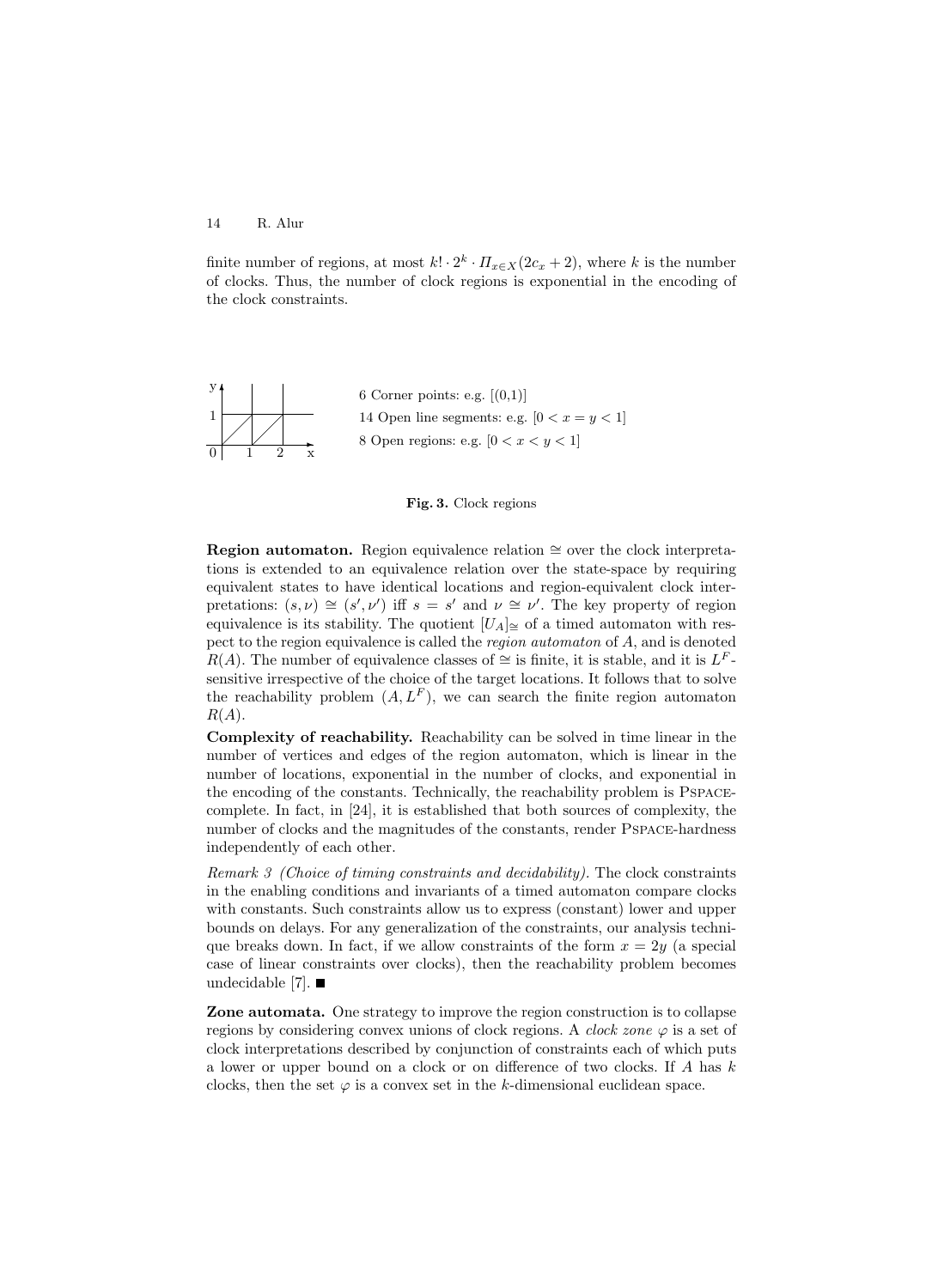The reachability analysis using zones uses the following three operations:

- **–** For two clock zones ϕ and ψ, ϕ∧ψ denotes the intersection of the two zones.
- **–** For a clock zone  $\varphi$ ,  $\varphi$  ↑ denotes the set of interpretations  $\nu + \delta$  for  $\nu \in \varphi$ and  $\delta \in \mathbb{R}$ .
- For a subset  $\lambda$  of clocks and a clock zone  $\varphi$ ,  $\varphi[\lambda := 0]$  denotes the set of clock interpretations  $\nu[\lambda := 0]$  for  $\nu \in \varphi$ .

A key property of the set of clock zones is closure under the above three operations. A zone is a pair  $(s, \varphi)$  for a location s and a clock zone  $\varphi$ . We build a transition system whose states are zones. Consider a zone  $(s, \varphi)$  and a switch  $e = (s, a, \psi, \lambda, s')$  of A. Let  $succ(\varphi, e)$  be the set of clock interpretations  $\nu'$  such that for some  $\nu \in \varphi$ , the state  $(s', \nu')$  can be reached from the state  $(s, \nu)$  by letting time elapse and executing the switch e. That is, the set  $(s', succ(\varphi, e))$ describes the successors of the zone  $(s, \varphi)$  under the switch e. The set  $succ(\varphi, e)$ can be computed using the three operations on clock zones as follows:

$$
succ(\varphi, e) = (((\varphi \wedge I(s)) \Uparrow) \wedge I(s) \wedge \psi)[\lambda := 0]
$$

Thus, clock zones are effectively closed under successors with respect to switches. A zone automaton has edges between zones  $(s, \varphi)$  and  $(s', succ(\varphi, e))$ . For a timed automaton A, the zone automaton  $Z(A)$  is a transition system: states of  $Z(A)$ are zones of A, for every initial location s of A, the zone  $(s, [X := 0])$  is an initial location of  $Z(A)$ , and for every switch  $e = (s, a, \psi, \lambda, s')$  of A and every clock zone  $\varphi$ , there is a transition  $((s, \varphi), a, (s', succ(\varphi, e))).$ 

**Difference-bound matrices.** Clock zones can be efficiently represented using matrices [27]. Suppose the timed automaton A has k clocks,  $x_1, \ldots, x_k$ . Then a clock zone is represented by a  $(k+1) \times (k+1)$  matrix D. For each i, the entry  $D_{i0}$  gives an upper bound on the clock  $x_i$ , and the entry  $D_{0i}$  gives a lower bound on the clock  $x_i$ . For every pair i, j, the entry  $D_{ij}$  gives an upper bound on the difference of the clocks  $x_i$  and  $x_j$ . To distinguish between a strict and a nonstrict bound (i.e. to distinguish between constraints such as  $x < 2$  and  $x \le 2$ ), and allow for the possibility of absence of a bound, define the bounds-domain IK to be  $Z \times \{0,1\} \cup \{\infty\}$ . The constant  $\infty$  denotes the absence of a bound, the bound  $(c, 1)$ , for  $c \in \mathbb{Z}$ , denotes the nonstrict bound  $\leq c$ , and the bound  $(c, 0)$  denotes the strict bound  $\langle c, A \text{ difference-bound matrix (DBM) } D \text{ is a } (k+1) \times (k+1)$ matrix  $D$  whose entries are elements from  $\mathbb{K}$ . As an example, consider the clock zone

 $(0 \le x_1 < 2) \land (0 < x_2 < 1) \land (x_1 - x_2 \ge 0)$ 

can be represented by the matrix  $D$  as well as by the matrix  $D'$ :

| Matrix $D$ |  |  | Matrix $D'$                                                                                                                                                                                                       |  |  |
|------------|--|--|-------------------------------------------------------------------------------------------------------------------------------------------------------------------------------------------------------------------|--|--|
|            |  |  |                                                                                                                                                                                                                   |  |  |
|            |  |  |                                                                                                                                                                                                                   |  |  |
|            |  |  |                                                                                                                                                                                                                   |  |  |
|            |  |  | $\begin{array}{ l } \hline 0 & \infty & (0,1) & (0,0) & (0,1) & (0,1) & (0,0) \\ 1 & (2,0) & \infty & \infty & (2,0) & (0,1) & (2,0) \\ 2 & (1,0) & (0,1) & \infty & (1,0) & (0,1) & (0,1) \\ \hline \end{array}$ |  |  |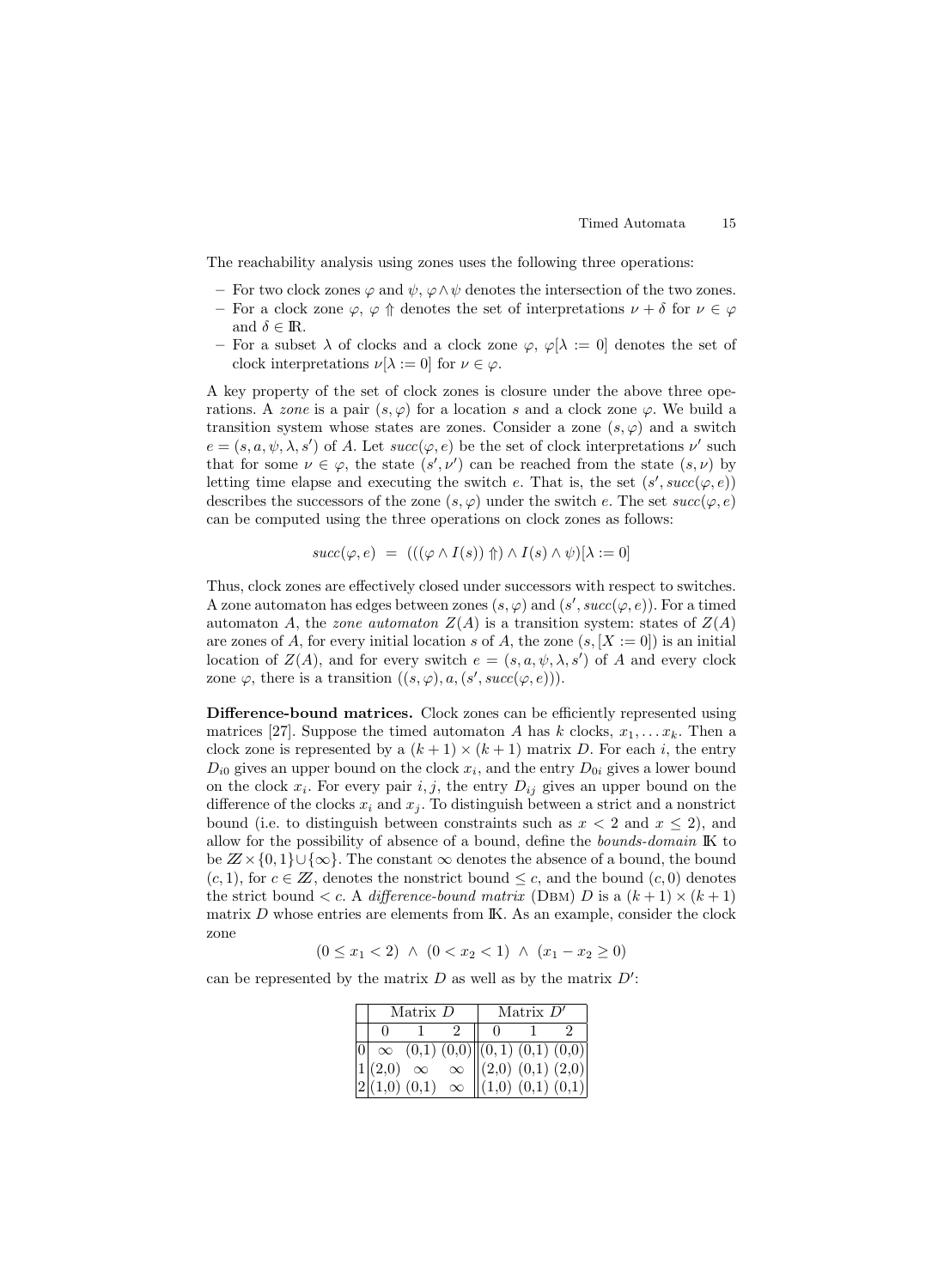Observe that there are many implied constraints that are not reflected in the matrix D, while the matrix  $D'$  is obtained from the matrix D by "tightening" all the constraints. Such a tightening is obtained by observing that sum of the upper bounds on the clock differences  $x_i - x_j$  and  $x_j - x_l$  is an upper bound on the difference  $x_i - x_l$  (for this purpose, the operations of + and < are extended to the domain IK of bounds). Matrices like  $D'$  with tightest possible constraints are called *canonical*. The DBM D is *satisfiable* if it represents a nonempty clock zone. Every satisfiable Dbm has an equivalent canonical Dbm. We use canonical DBMs to represent clock zones. Given a DBM, using classical algorithms for computing all-pairs shortest paths, we check whether the Dbm is satisfiable, and if so, convert it into a canonical form. Two canonical DBMs  $D$  and  $D'$  are equivalent iff  $D_{ij} = D'_{ij}$  for all  $0 \leq i, j \leq k$ . This test can be used during the search to determine if a zone has been visited earlier. The representation using canonical DBMs supports the required operations of conjunction,  $\psi$  ↑, and  $\psi[\lambda := 0]$  efficiently (cf. [27]).

Theoretically, the number of zones is exponential in the number of regions, and thus, the zone automaton may be exponentially bigger than the region automaton. However, in practice, the zone automaton has fewer reachable vertices, and thus, leads to an improved performance. Furthermore, while the number of clock regions grows with the magnitudes of the constants used in the clock constraints, experience indicates that the number of reachable zones is relatively insensitive to the magnitudes of constants.

**Implementation.** The input to a verification problem consists of a set of component timed automata  $A_i$ , and the solution demands searching the region automaton  $R(\Vert_i A_i)$  or  $Z(\Vert_i A_i)$ . The actual search can be performed by an on-the-fly enumerative engine or a BDD-based symbolic engine. We briefly sketch implementation of the search in timed COSPAN [15]. Suppose the input program  $P$ consists of a collection of coordinating timed automata  $A_i$ . For each  $A_i$ , let  $A_i'$ be the automaton without any timing annotations. A preprocessor generates a new program  $P'$  that consists of automata  $A'_i$ , together with the description of a monitor automaton  $A_R$  encoding the region construction or  $A_Z$  encoding the DBM-based zone construction. Suppose  $||_iA_i$  has k clocks, and all the constants are bounded by c. The automaton  $A_R$  has 2k variables: k variables ranging over 0..c that keep track of the integral parts of the clocks, and  $k$  variables ranging over 1..k that give the ordering of the fractional parts. The automaton  $A_Z$  has  $(k + 1)^2$  variables ranging over  $-c.c$  that keep track of the numerical entries in the DBM and  $(k+1)^2$  boolean variables that keep track of the strictness bit for each matrix entry. The update rules for these variables refer to the statevariables of the component automata. Searching the region automaton of  $||_iA_i$ is semantically equivalent to searching the product of  $||_i A'_i$  with  $A_R$ , while searching the zone automaton of  $||_iA_i$  is semantically equivalent to searching the product of  $||_i A'_i$  with  $A_Z$ . Following the preprocessing step, the search engine of COSPAN is used to perform the search on the input program  $P'$  using BDDs or using on-the-fly enumerative search. Experience shows that for enumerative search the zone construction is preferable, while for symbolic search the region construction is preferable.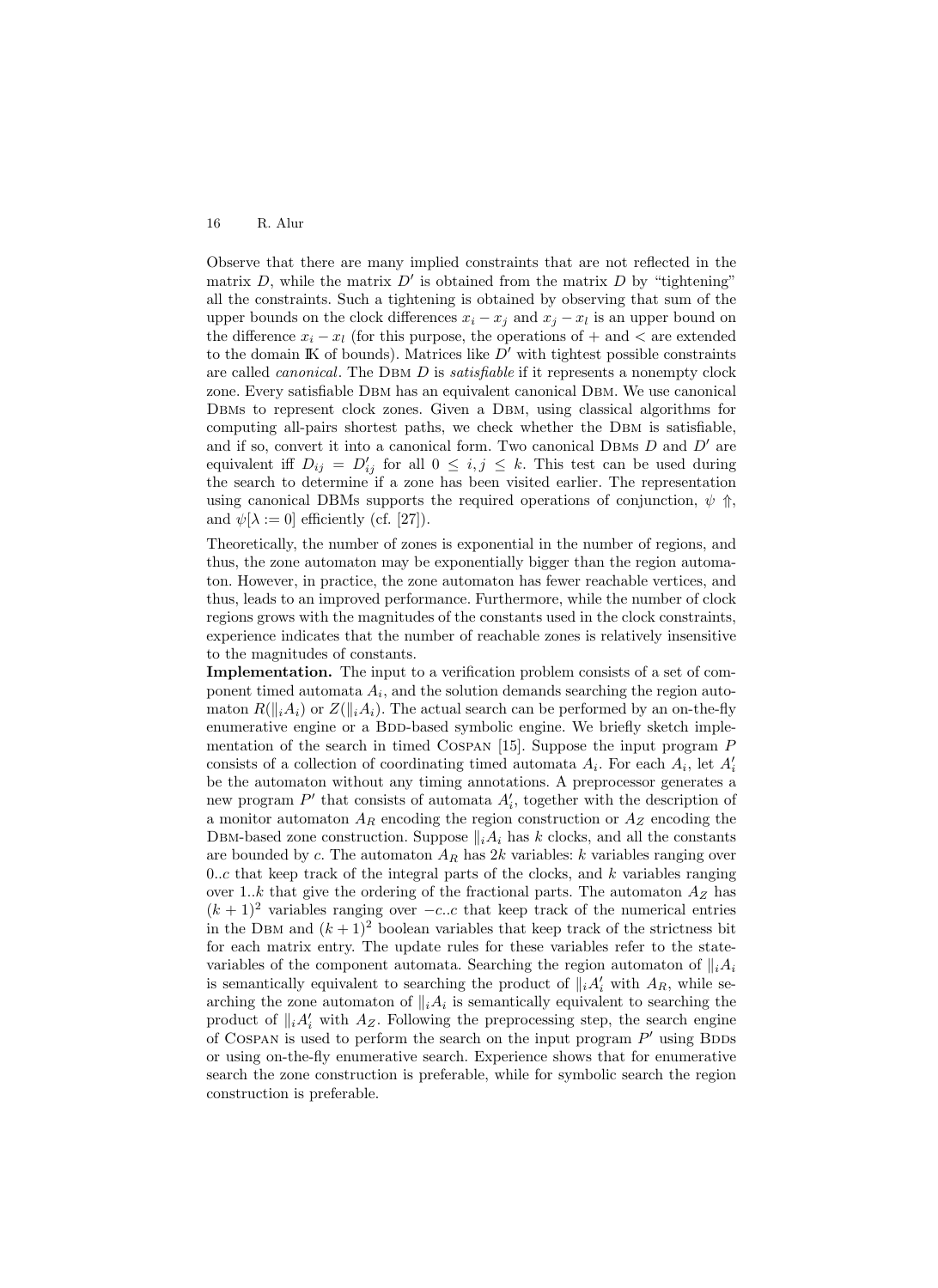Remark  $\frac{1}{4}$  (Dense vs discrete time). Our choice of time domain is IR, the set of nonnegative real numbers. Alternatively, we could choose Q, the set of rational numbers, and all of the results stay unchanged. The key property of the time domain, in our context, is its denseness, which implies that arbitrarily many events can happen at different times in any interval of nonzero length. On the other hand, if we choose IN, the set of nonnegative integers, to model time, we have a discrete-time model, and the flavor of the analysis problems changes quite a bit. In the dense-time model, reachability for timed automata is Pspace, while universality is undecidable; in the discrete-time case, reachability for timed automata is still Pspace, while universality is Expspace. We believe that discrete-time models, while appropriate for scheduling applications, are inappropriate for modeling asynchronous applications such as asynchronous circuits. For verification of real-time systems using discrete-time models, see, for instance, [28, 21]. In [34], it is established that under certain restrictions the timed reachability problem has the same answer irrespective of choice between  $\mathbb N$  and  $\mathbb R$ .

Remark 5 (Minimization). Suppose we wish to explicitly construct a representation of the state-space of a timed automaton. Then, instead of building the region or the zone automaton, we can employ a minimization algorithm that constructs the coarsest stable refinement of a given initial partition by refining it as needed [4,54,37,50].  $\blacksquare$ 

Remark 6 (Alternative Symbolic Representations). There have been many attempts to combine BDD-based representation of discrete locations with DBMbased representation of zones. Sample approaches include encoding Dbms using BDDs with particular attention to bit patterns in the variable ordering [20], and variants of BDDs specifically designed to represent clock constraints [18].  $\blacksquare$ 

## **3 Discussion**

We have summarized the basic techniques for analysis of timed automata (see also [41] for an introduction). We conclude by briefly discussing tools, applications, and theoretical results.

**Tools.** A variety of tools exist for specification and verification of real-time systems. We list three that are most closely related to the approach discussed in this paper. The tool timed Cospan is is an automata-based modeling and analysis tool developed at Bell Labs (see [15,13]). The tool Kronos, developed at VERIMAG, supports model checking of branching-time requirements [25]. The Uppaal toolkit is developed in collaboration between Aalborg University, Denmark and Uppsala University, Sweden [40] and allows checking of safety and bounded liveness properties. All these tools incorporate many additional heuristics for improving the performance.

**Applications.** The methodology described in this paper is suitable for finding logical errors in communication protocols and asynchronous circuits. Examples of analyzed protocols include Philips audio transmission protocol, carrier-sense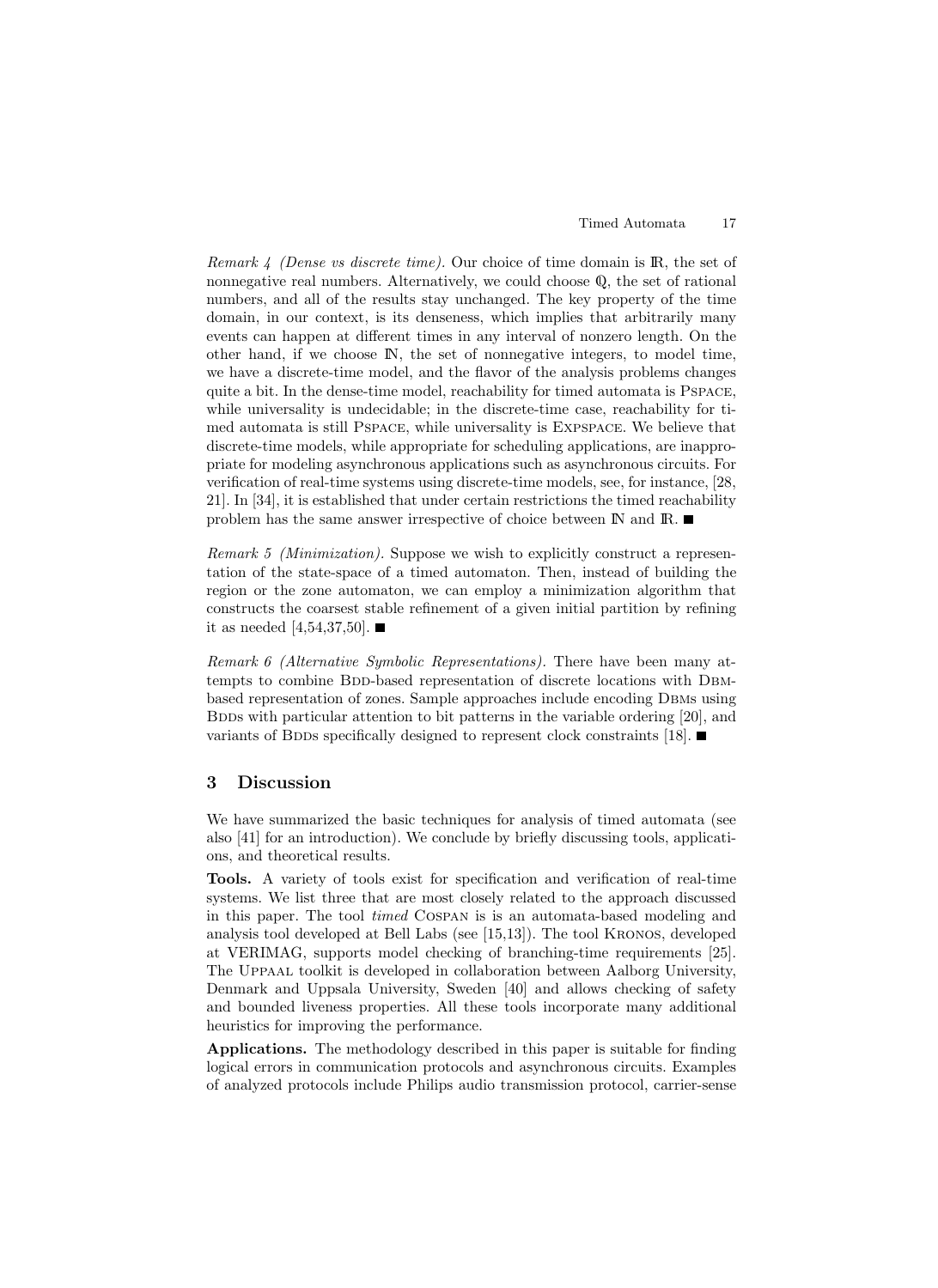multiple-access with collision detection, and Bang-Olufsen audio/video protocol (a detailed description of these and other case studies can be obtained from the homepages of Kronos or Uppaal). The application of Cospan to verification of the asynchronous communication on the STARI chip is reported in [49], and to a scheduling problem in telecommunication software is reported in [14].

**Automata-theoretic Verification.** Reachability analysis discussed in Section 2 is adequate to check safety properties of real-time systems. To verify liveness properties such as "if a request occurs infinitely often, so does the response" we need to consider nonterminating, infinite, executions. Specification and verification of both safety and liveness properties can be formulated in a uniform and elegant way using an automata-theoretic approach [52,39,7]. In this approach, a timed automaton, possibly with acceptance conditions (e.g. Büchi), is viewed as a generator of a *timed language*  $-$  a set of sequences in which a real-valued time of occurrence is associated with each symbol. Verification corresponds to queries about the timed language defined by the timed automaton modeling the system. If the query is given by a timed automaton that accepts undesirable behaviors, then verification question reduces to checking emptiness of the intersection, and can be solved in Pspace. On the other hand, if the query is given by a timed automaton that accepts all behaviors satisfying the desired property, verification corresponds to testing inclusion of the two timed languages, and is undecidable in general [7]. Decidability of the language-inclusion problem can be ensured by requiring the specification automaton to be deterministic, or an event-clock automaton.

Since theory of regular (or  $\omega$ -regular) languages finds many applications including modeling of discrete systems, many attempts have been made to develop a corresponding theory of timed languages. Timed languages defined by timed automata can be characterized using timed version of S1S [53], timed regular expressions [17], and timed temporal logics [36]. The complexity of different types of membership problems for timed automata is studied in [16]. Timed languages definable by timed automata are closed under union and intersection, but not under complementation. This has prompted identification of subclasses such as event-clock automata [9] with better closure properties.

**Equivalence and Refinement Relations.** While timed language equivalence for timed automata is undecidable, stronger equivalences such as timed bisimulation and simulation are decidable. For a timed automaton A, a timed bisimulation is an equivalence relation  $\sim$  on the state-space  $Q_A$  such that whenever  $q_1 \sim q_2$ , if  $q_1 \stackrel{a}{\rightarrow} q'_1$  for  $a \in \Sigma \cup \mathbb{R}$ , then there exists  $q'_2$  with  $q_2 \stackrel{a}{\rightarrow} q'_2$  and  $q'_1 \sim q'_2$ . While the number of equivalence classes of the maximal timed bisimulation relation is infinite, the problem of deciding whether there exists a timed bisimulation that relates two specified initial states is, surprisingly, decidable [51] (the algorithm involves analysis of the region automaton of the product space  $Q(A) \times Q(A)$ . The same proof technique is useful to obtain algorithms for checking existence of timed simulation [48] (timed simulation relations are useful for establishing refinement between descriptions at different levels of abstractions). The complexity of deciding timed (bi)simulation is Exptime. A hierarchy of approximations to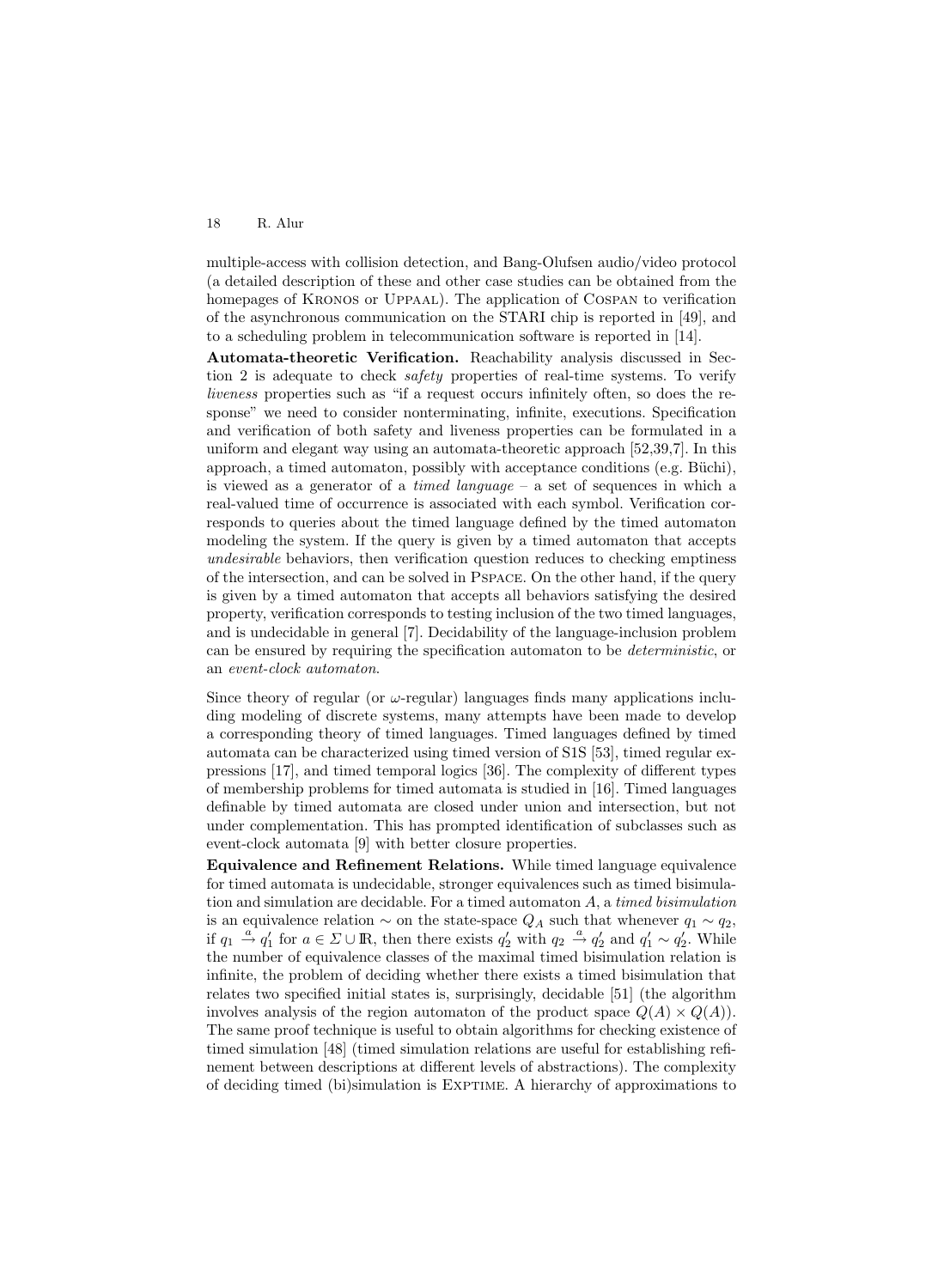timed bisimulation relation can be defined on the basis of the number of clocks that an observer must use to distinguish between two timed automata [6]. The impact of the precision of the observer's clocks on the distinguishing ability is studied in [42].

**Linear real-time temporal logics.** Linear temporal logic (LTL) [46] is a popular formalism for writing requirements regarding computations of reactive systems. A variety of real-time extensions of Ltl have been proposed for writing requirements of real-time systems [45,38,10,8]. In particular, the real-time temporal logic *Metric Interval Temporal Logic* (MITL) admits temporal connectives such as always, eventually, and until, subscripted with intervals. A typical bounded-response requirement that "every request  $p$  must be followed by a response q within 3 time units" is expressed by the MITL formula  $\Box(p \rightarrow \Diamond_{\leq 3} q)$ . To verify whether a real-time system modeled as a timed automaton A satisfies its specification given as a MITL formula  $\varphi$ , the model checking algorithm constructs a timed automaton  $A_{\neg \varphi}$  that accepts all timed words that violate  $\varphi$ , and checks whether the product of A with  $A_{\neg \varphi}$  has a nonempty language [8]. The definition of Mitl requires the subscripting intervals to be nonsingular. In fact, admitting singular intervals as subscripts (e.g. formulas of the form  $\Box(p \rightarrow \Diamond_{=1} q)$  makes translation from MITL to timed automata impossible, and the satisfiability and model checking problems for the resulting logic are undecidable. See [31] for a recent survey of real-time temporal logics.

**Branching real-time temporal logics.** Many tools for symbolic model checking employ the branching-time logic CTL  $[22,47]$  as a specification language. The real-time logic *Timed Computation Tree Logic* (TCTL) [3] allows temporal connectives of Ctl to be subscripted with intervals. For instance, the bounded response property that "every request  $p$  must be followed by a response  $q$  within 3 time units" is expressed by the TCTL formula  $\forall \Box$ (  $p \rightarrow \forall \Diamond_{\leq 3} q$ ). It turns out that two states that are region-equivalent satisfy the same set of TCTLformulas. Consequently, given a timed automaton A and a TCTL-formula  $\varphi$ , the computation the set of states of A that satisfy  $\varphi$ , can be performed by a labeling algorithm that labels the vertices of the region automaton  $R(A)$  with subformulas of  $\varphi$  starting with innermost subformulas [3]. Alternatively, the symbolic model checking procedure computes the set of states satisfying each subformula by a fixpoint routine that manipulates zone constraints [35].

**Probabilistic models.** Probabilistic extensions of timed automata allow modeling constraints such as "the delay between the input event a and the output event b is distributed uniformly between 1 to 2 seconds" (cf. [2]). With introduction of probabilities, the semantics of the verification question changes. Given a probabilistic timed automaton A and a specification automaton  $A<sub>S</sub>$  that accepts the undesirable behaviors, verification corresponds to establishing that the probability that the run of the system A generates a word accepted by  $A<sub>S</sub>$  is zero. A modification of the cycle detection algorithm on the region automaton of the product of A and  $A<sub>S</sub>$  can solve this problem [2]. A similar approach works for verifying Tctl properties of a probabilistic timed automaton. However, if we introduce explicit probabilities in the requirements (e.g. event  $\alpha$  will happen within time 2 with probability at least 0.5), then model checking algorithms are known only for a discrete model of time [26].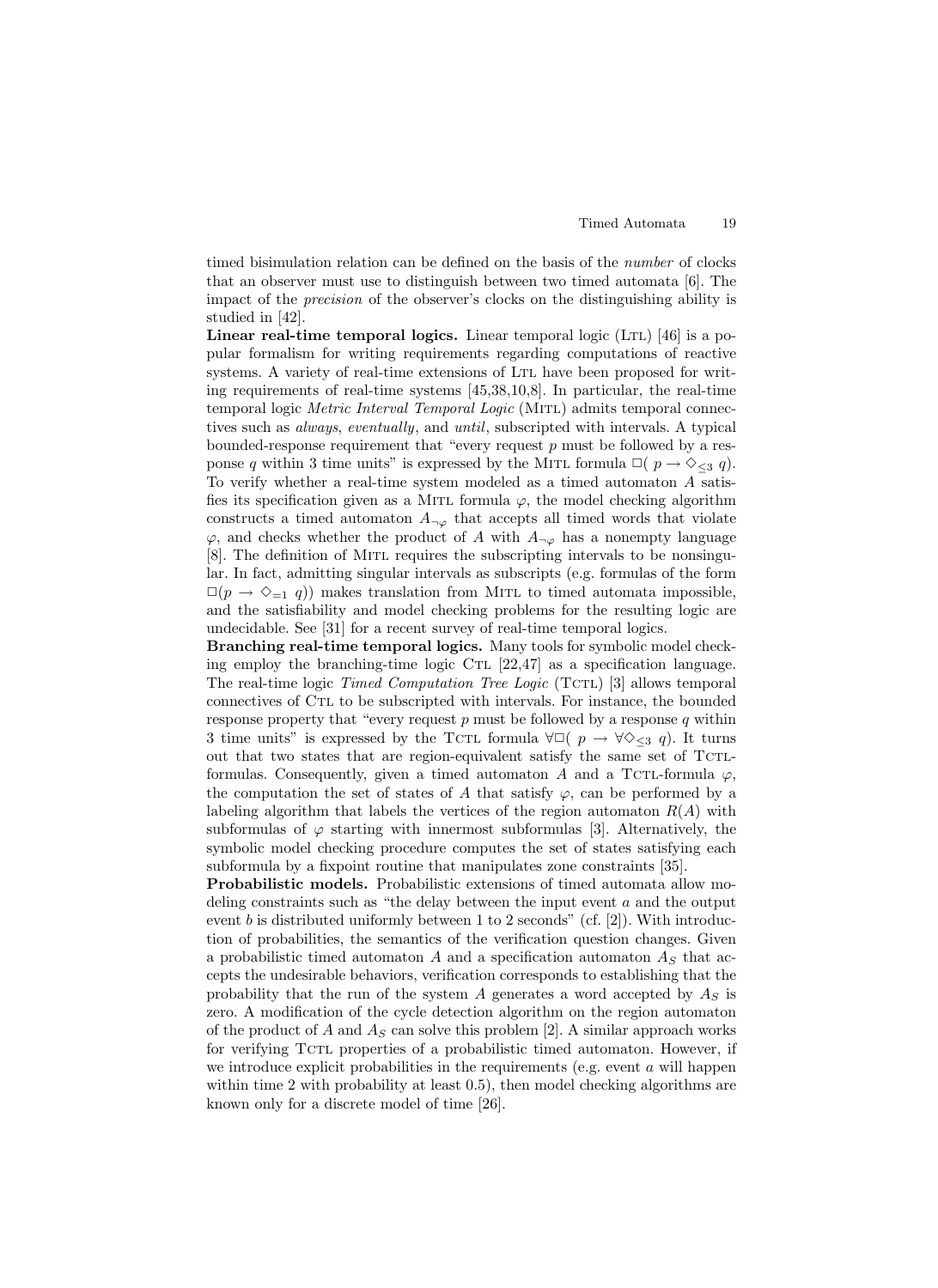**Hybrid systems.** The model of timed automata has been extended so that continuous variables other than clocks, such as temperature and imperfect clocks, can be modeled. Hybrid automata are useful in modeling discrete controllers embedded within continuously changing environment. Verification of hybrid automata is undecidable in general. For the subclass of rectangular automata, analysis is possible via language-preserving translation to timed automata [33], and for the subclass of linear hybrid automata, analysis is possible based on symbolic fixpoint computation using polyhedra [12]. See [5] for an introduction to the theory, to [32] for an introduction to the tool HyTech, and to [30] for a survey.

**Acknowledgements.** My research on timed automata has been in collaboration with Costas Courcoubetis, David Dill, Tom Henzinger, Bob Kurshan, and many others. Many thanks to them, and to Salvatore La Torre for comments on this survey.

### **References**

- 1. M. Abadi and L. Lamport. An old-fashioned recipe for real time. In Real-Time: Theory in Practice, REX Workshop, LNCS 600, pages 1–27. Springer-Verlag, 1991.
- 2. R. Alur, C. Courcoubetis, and D. Dill. Model-checking for probabilistic real-time systems. In Automata, Languages and Programming: Proc. of 18th ICALP, LNCS 510, pages 115–136, 1991.
- 3. R. Alur, C. Courcoubetis, and D. Dill. Model-checking in dense real-time. Information and Computation, 104(1):2–34, 1993.
- 4. R. Alur, C. Courcoubetis, N. Halbwachs, D. Dill, and H. Wong-Toi. Minimization of timed transition systems. In CONCUR '92, LNCS 630, pages 340–354, 1992.
- 5. R. Alur, C. Courcoubetis, N. Halbwachs, T. Henzinger, P. Ho, X. Nicollin, A. Olivero, J. Sifakis, and S. Yovine. The algorithmic analysis of hybrid systems. Theoretical Computer Science, 138:3–34, 1995.
- 6. R. Alur, C. Courcoubetis, and T. Henzinger. The observational power of clocks. In CONCUR '94: Fifth Conference on Concurrency Theory, LNCS 836, pages 162– 177, 1994.
- 7. R. Alur and D. Dill. A theory of timed automata. Theoretical Computer Science, 126:183–235, 1994.
- 8. R. Alur, T. Feder, and T. Henzinger. The benefits of relaxing punctuality. Journal of the ACM, 43(1):116–146, 1996.
- 9. R. Alur, L. Fix, and T. Henzinger. Event-clock automata: a determinizable class of timed automata. Theoretical Computer Science, 211:253–273, 1999.
- 10. R. Alur and T. Henzinger. A really temporal logic. Journal of the ACM, 41(1):181– 204, 1994.
- 11. R. Alur and T. Henzinger. Modularity for timed and hybrid systems. In CONCUR '97: Eighth Conference on Concurrency Theory, LNCS 1243, pages 74–88, 1997.
- 12. R. Alur, T. Henzinger, and P.-H. Ho. Automatic symbolic verification of embedded systems. IEEE Transactions on Software Engineering, 22(3):181–201, 1996.
- 13. R. Alur, A. Itai, R. Kurshan, and M. Yannakakis. Timing verification by successive approximation. Information and Computation, 118(1):142–157, 1995.
- 14. R. Alur, L. Jagadeesan, J. Kott, and J. V. Olnhausen. Model-checking of real-time systems: a telecommunications application. In Proc. of Intl. Conf. on Software Engineering, 1997.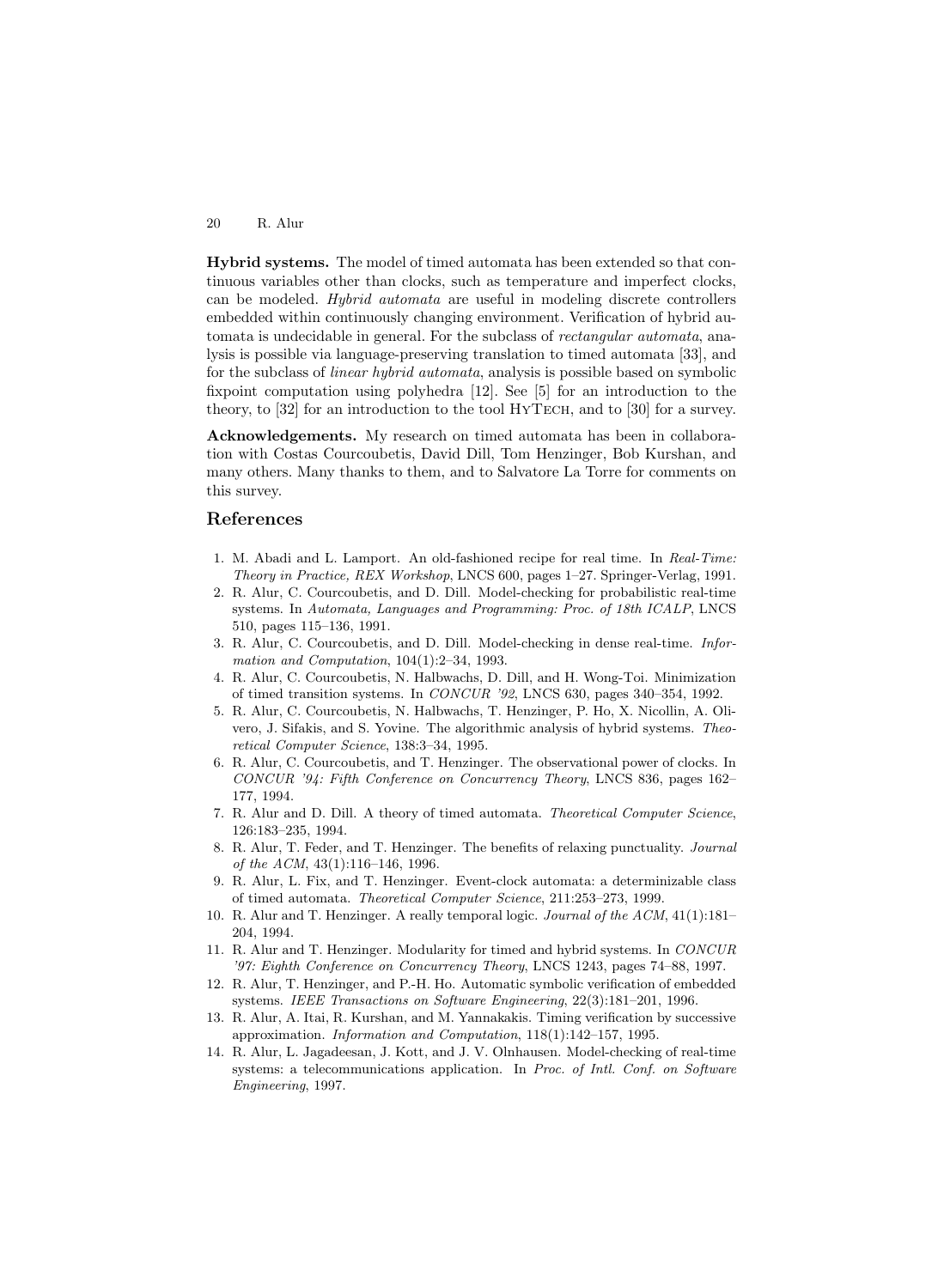- 15. R. Alur and R. Kurshan. Timing analysis in COSPAN. In *Hybrid Systems III:* Control and Verification, LNCS 1066, pages 220–231. Springer-Verlag, 1996.
- 16. R. Alur, R. Kurshan, and M. Viswanathan. Membership problems for timed and hybrid automata. In Proceedings of the 19th IEEE Real-Time Systems Symposium. 1998.
- 17. E. Asarin, O. Maler, and P. Caspi. A Kleene theorem for timed automata. In Proceedings of the 12th IEEE Symposium on Logic in Computer Science, pages 160–171, 1997.
- 18. G. Behrmann, K. Larsen, J. Pearson, C. Weise, and W. Yi. Efficient timed reachability analysis using clock difference diagrams. In Computer Aided Verification, 1999.
- 19. S. Bornot, J. Sifakis, and S. Tripakis. Modeling urgency in timed systems. In  $Compositionality - the significant difference, LNCS. Springer-Verlag, 1998.$
- 20. M. Bozga, O. Maler, A. Pnueli, and S. Yovine. Some progress in the symbolic verification of timed automata. In Computer Aided Verification, LNCS 1254, pages 179–190. 1997.
- 21. S. Campos and E. Clarke. Real-time symbolic model checking for discrete time models. In Theories and experiences for real-time system development, AMAST series in computing, 1994.
- 22. E. Clarke and E. Emerson. Design and synthesis of synchronization skeletons using branching time temporal logic. In Proc. Workshop on Logic of Programs, LNCS 131, pages 52–71, 1981.
- 23. E. Clarke and R. Kurshan. Computer-aided verification. IEEE Spectrum, 33(6):61– 67, 1996.
- 24. C. Courcoubetis and M. Yannakakis. Minimum and maximum delay problems in real-time systems. In Third Workshop on Computer-Aided Verification, LNCS 575, pages 399–409, 1991.
- 25. C. Daws, A. Olivero, S. Tripakis, and S. Yovine. The tool kronos. In Hybrid Systems III: Verification and Control, LNCS 1066, pages 208–219. Springer-Verlag, 1996.
- 26. L. de Alfaro. Formal verification of probabilistic systems. PhD thesis, Stanford University, 1997.
- 27. D. Dill. Timing assumptions and verification of finite-state concurrent systems. In Automatic Verification Methods for Finite State Systems, LNCS 407, pages 197– 212, 1989.
- 28. E. Emerson, A. Mok, A. Sistla, and J. Srinivasan. Quantitative temporal reasoning. In Computer-Aided Verification, 2nd International Conference, LNCS 531, pages 136–145, 1990.
- 29. R. Gawlick, R. Segala, J. Sogaard-Andersen, and N. Lynch. Liveness in timed and untimed systems. In Proc. ICALP'94, LNCS 820, pages 166–177, 1994.
- 30. T. Henzinger. The theory of hybrid automata. In Proceedings of the 11th IEEE Symposium on Logic in Computer Science, pages 278–293, 1996.
- 31. T. Henzinger. It's about time: Real-time logics reviewed. In CONCUR '98: Ninth International Conference on Concurrency Theory, LNCS 1466, pages 439–454. 1998.
- 32. T. Henzinger, P. Ho, and H. Wong-Toi. HyTech: the next generation. In TACAS 95: Tools and Algorithms for the Construction and Analysis of Systems, LNCS 1019, pages 41–71, 1995.
- 33. T. Henzinger, P. Kopke, A. Puri, and P. Varaiya. What's decidable about hybrid automata. In Proceedings of the 27th ACM Symposium on Theory of Computing, pages 373–382, 1995.